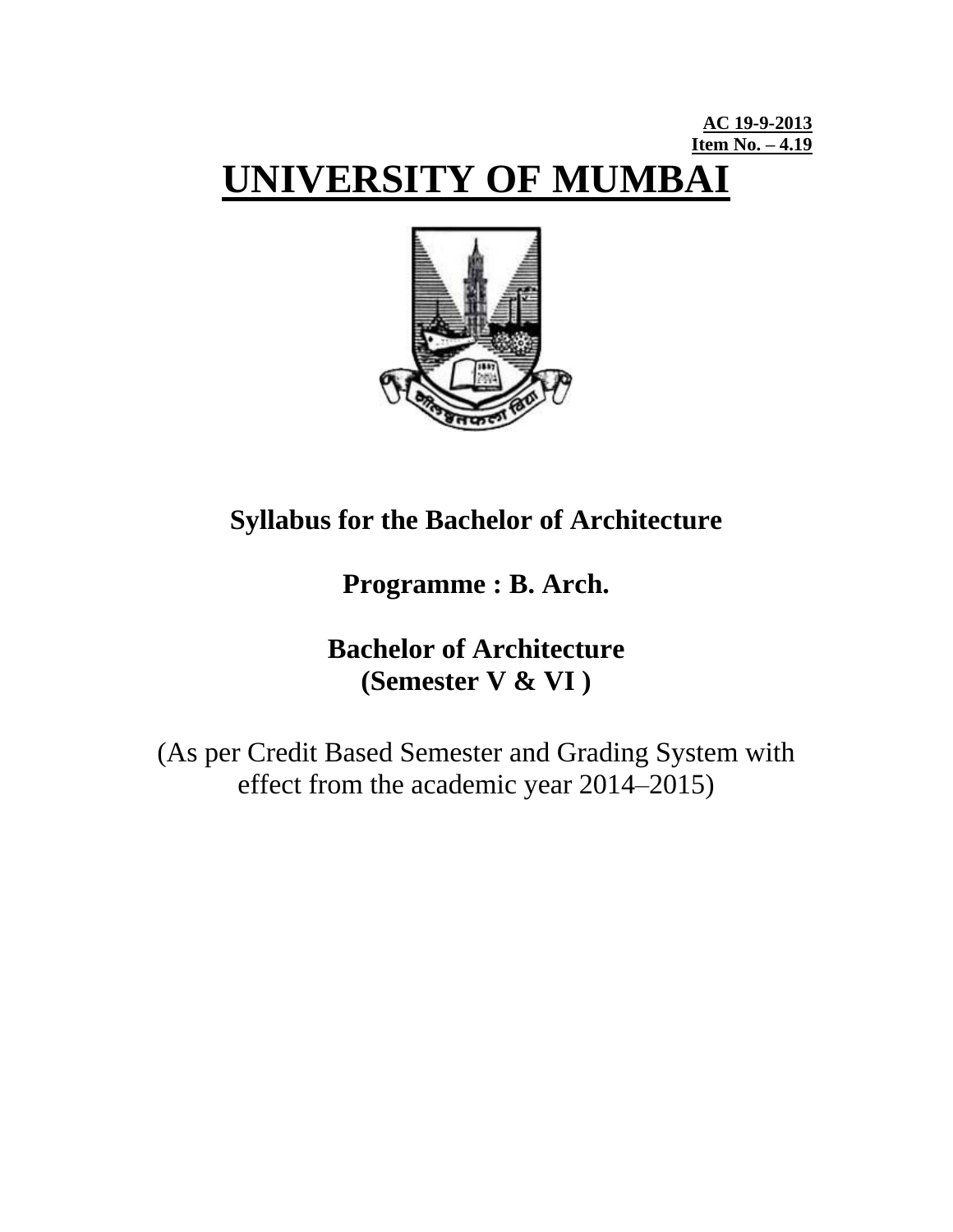# **Scheme of Teaching and Examinations Bachelor of Architecture (B. Arch.) Semester V**

|                 | Semester V<br>Exam conducted by individual colleges | <b>Teaching Scheme</b> |              | Credits        |        |       |
|-----------------|-----------------------------------------------------|------------------------|--------------|----------------|--------|-------|
| Sub. No.        | <b>SUBJECTS</b>                                     | Lecture                | Studio       | Theory         | Studio | Total |
| <b>BARC 501</b> | Architectural Design Studio 5                       |                        | 8            |                | 8      | 8     |
| <b>BARC 502</b> | Allied Design Studio 5                              |                        | 3            |                | 3      | 3     |
| <b>BARC 503</b> | Architectural Building Construction 5               | 3                      | 3 classes of | 3              |        | 4     |
| <b>BARC 504</b> | Theory & Design of Structures 5                     | 2                      | technology   | $\overline{2}$ |        | 3     |
| <b>BARC 508</b> | <b>Architectural Building Services 3</b>            | 2                      | studio       | $\overline{2}$ |        | 3     |
| <b>BARC 505</b> | Humanities 5                                        | 3                      |              | 3              |        | 3     |
| <b>BARC 507</b> | Architectural Representation & Detailing 5          | $\overline{2}$         | 2            | 2              | 2      | 4     |
| <b>BARC 509</b> | <b>Architectural Theory 3</b>                       | 2                      |              | 2              |        | 2     |
| <b>BARP 520</b> | College projects 5                                  |                        | 3            |                | 3      | 3     |
| <b>BARE 521</b> | Elective 5                                          |                        | 3            |                | 3      | 3     |
|                 | Total                                               | 14                     | 22           | 14             | 22     | 36    |

|                 | Semester V Exam<br>Exam conducted by individual colleges | <b>Examination Scheme</b> |          |                  |       |  |  |
|-----------------|----------------------------------------------------------|---------------------------|----------|------------------|-------|--|--|
| Sub. No.        | <b>SUBJECTS</b>                                          | Theor<br>(paper           | Internal | External<br>viva | Total |  |  |
| <b>BARC 501</b> | Architectural Design Studio 5                            |                           | 100      | 100              | 200   |  |  |
| <b>BARC 502</b> | Allied Design Studio 5                                   |                           | 100      |                  | 100   |  |  |
| <b>BARC 503</b> | <b>Architectural Building Construction 5</b>             | 50                        | 50       |                  | 100   |  |  |
| <b>BARC 504</b> | Theory & Design of Structures 5                          | 50                        | 50       |                  | 100   |  |  |
| <b>BARC 508</b> | <b>Architectural Building Services 3</b>                 | 50                        | 50       |                  | 100   |  |  |
| <b>BARC 505</b> | Humanities 5                                             | 50                        | 50       |                  | 100   |  |  |
| <b>BARC 507</b> | Architectural Representation & Detailing 5               |                           | 100      |                  | 100   |  |  |
| <b>BARC 509</b> | <b>Architectural Theory 3</b>                            |                           | 50       |                  | 50    |  |  |
| <b>BARP 520</b> | College projects 5                                       |                           | 100      |                  | 100   |  |  |
| <b>BARE 521</b> | Elective 5                                               |                           | 100      |                  | 100   |  |  |
|                 | Total                                                    | 200                       | 750      | 100              | 1050  |  |  |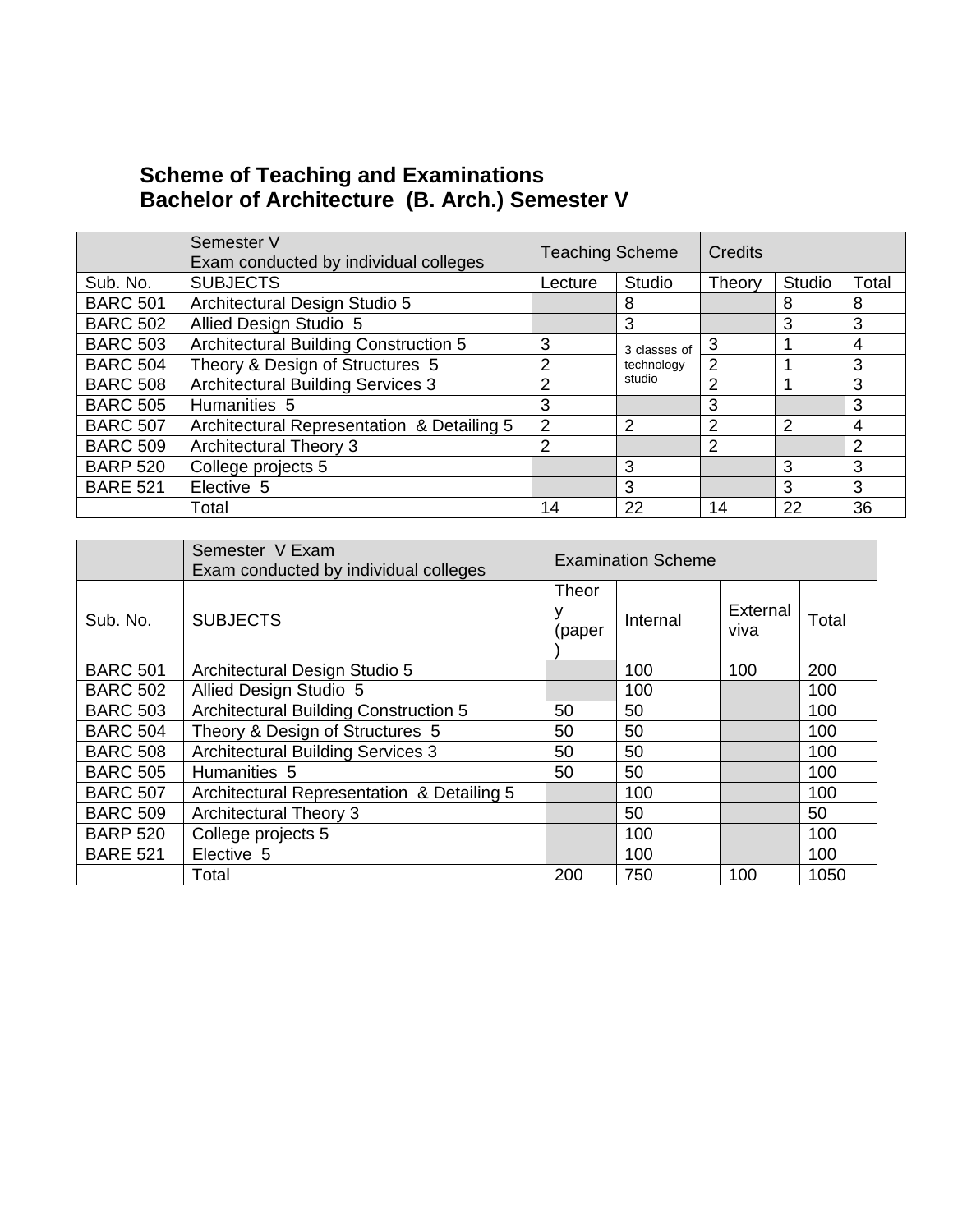# **Syllabus (Course Content) for Third year B. Arch. Course Semester V**

# **501 Achitectural Design Studio 5**

#### **Credits-8**

#### **Teaching Hours**

Lectures- -------- Studio- 144 periods of 50 minutes duration -120 hours

#### **Sessional marks-**

Internal- 100 External ---100

Course Objectives

- To understand the potential of urban land and optimization of spaces
- To understand architectural forms, and corresponding functions for different types of buildings.

#### Expected Course out come

Architecture for urban commercial, recreation, entertainment activities for large group of people with respect to following

- Development of appropriate architectural forms, their grouping and composition,
- Provision of spaces required for various activities.
- Provision of spaces for required infrastructure and services
- $\bullet$

# **502 Allied Design Studio 5 Credits-3**

#### **Teaching Hours**

Lectures Studio- 54 periods of 50 minutes duration – 45 hours

#### **Sessional marks-**

Internal- 100 External ------

The course content will be developed by the individual colleges as per their choice of Allied Design scheme.

#### **Credits-3 503 Architectural Building construction 5 Credits-4**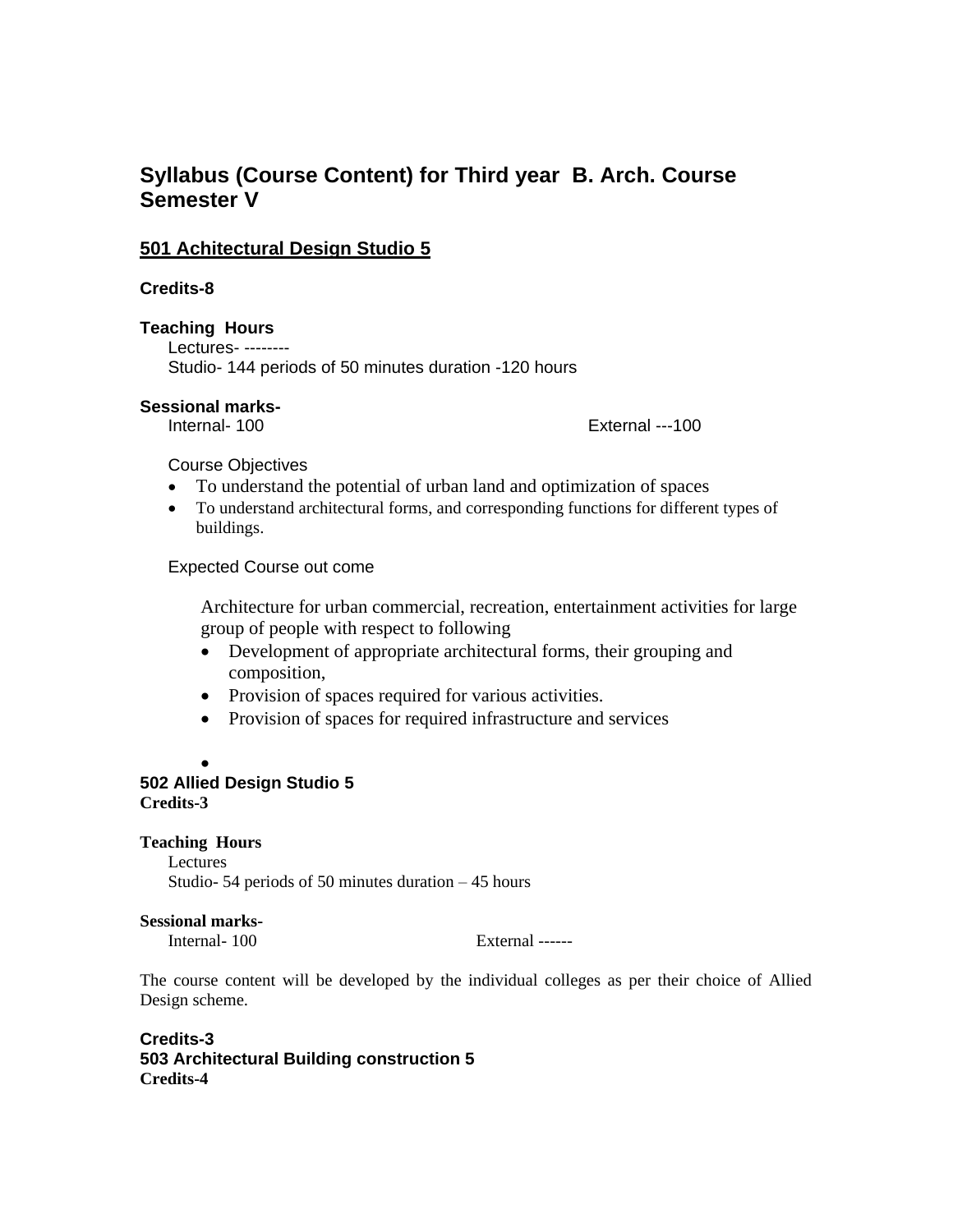#### **Teaching Hours-**

Lectures-54 periods of 50 minutes duration- 45 hours Studio- 54 periods of 50 minutes duration- 45 hours to be conducted as technology studio (out of which 15 hours are considered for credit calculations)

#### **Scheme of examination**

Theory: one paper of three hours duration Max. marks- 50 Min marks for passing- 20

#### **Sessional marks-**

Internal- 50 marks External ----

Building Skin in various light weight materials.

#### **: Building Skin in various lightweight materials for Framed Structure**

- Curtain walls with transoms, mullions and infilling panels of various materials
- Suspended glazing
- Composite panel cladding to the existing structure

**Canopies in various materials**.

#### **Foundation Systems**

Types of foundation systems, Shallow foundations Concept of Buoyant Foundation Spread Foundation, its need and application Raft Foundations of various types viz. Slab, Slab & Beam, and Cellular type Foundation Walls

Column footings- Strip, Combined, and Cantilevered footings

Sessional work based upon above in the form of case studies, site visits, sketches, Drawings.

#### **504 Theory and Design of structures 5 Credits 3 Teaching Hours**

Lectures- 36 periods of 50 minutes duration- 30 hours Studio- 54 periods of 50 minutes duration- 45 hours ( to be conducted as technology studio out of which 15hours are considered for credit calculations)

#### **Scheme of examination**

Theory -one paper of two hours duration Max. marks- 50 Min marks for passing- 20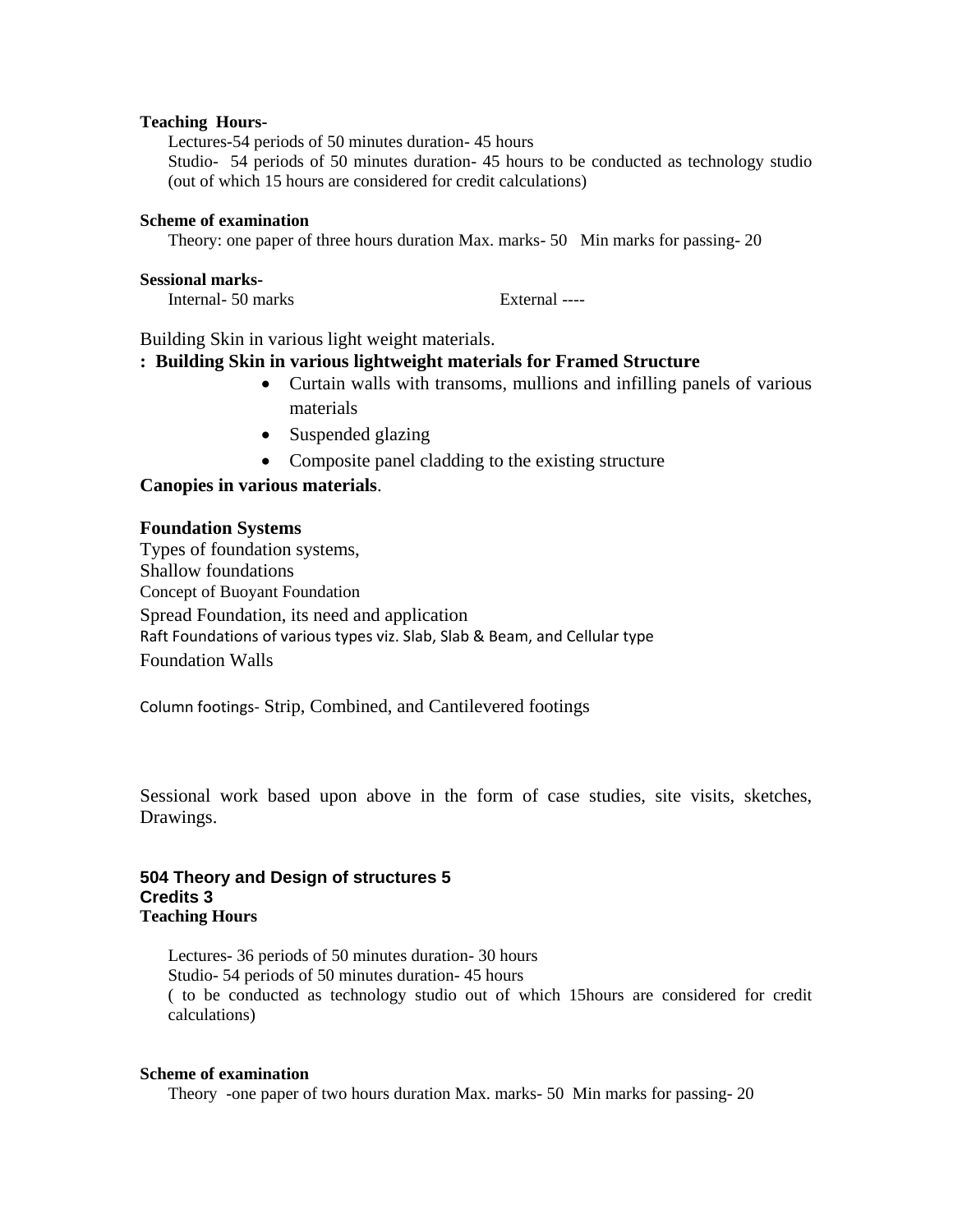**Sessional marks-**Internal- 50 External ----

Theme- Structural steel design of primary elements

- 1. Understanding steel table and readily available steel sections in market.
- 2. Understanding connections Riveted , welded, and bolted for steel framed building, trusses etc
- 3. Design of tension members in trusses
- 4. Design compression members in trusses and columns
- 5. Design of beams
- 6. Design of foundations, slab base, gusseted base and grillage

Sessional work based upon above .

| 505 Humanities 5<br><b>Credits 3</b><br><b>Teaching Hours</b>                    |  |
|----------------------------------------------------------------------------------|--|
| Lectures- 54 periods of 50 minutes duration $-45$ hours<br>$Studio$ ------       |  |
| <b>Scheme of examination</b>                                                     |  |
| Theory -one paper of two hours duration Max. marks- 50 Min marks for passing- 20 |  |
| <b>Sessional marks-</b>                                                          |  |
| Internal- 50<br>External -                                                       |  |

#### **Theme- Art and Architecture**

Modern movements in art and architecture Between the wars After the wars

Architectural evolution influenced by developments in technology and structural systems

Postmodern (and late-modern) movements in art and architecture Critical and philosophical influences on architecture after the 1980s Critical regionalism **Deconstruction** 

Architectural and art trends in the first decade of the millennium

Art and architecture in India since independence Modernism Architecture for the State Influence of Le Corbusier and Kahn Indian modernists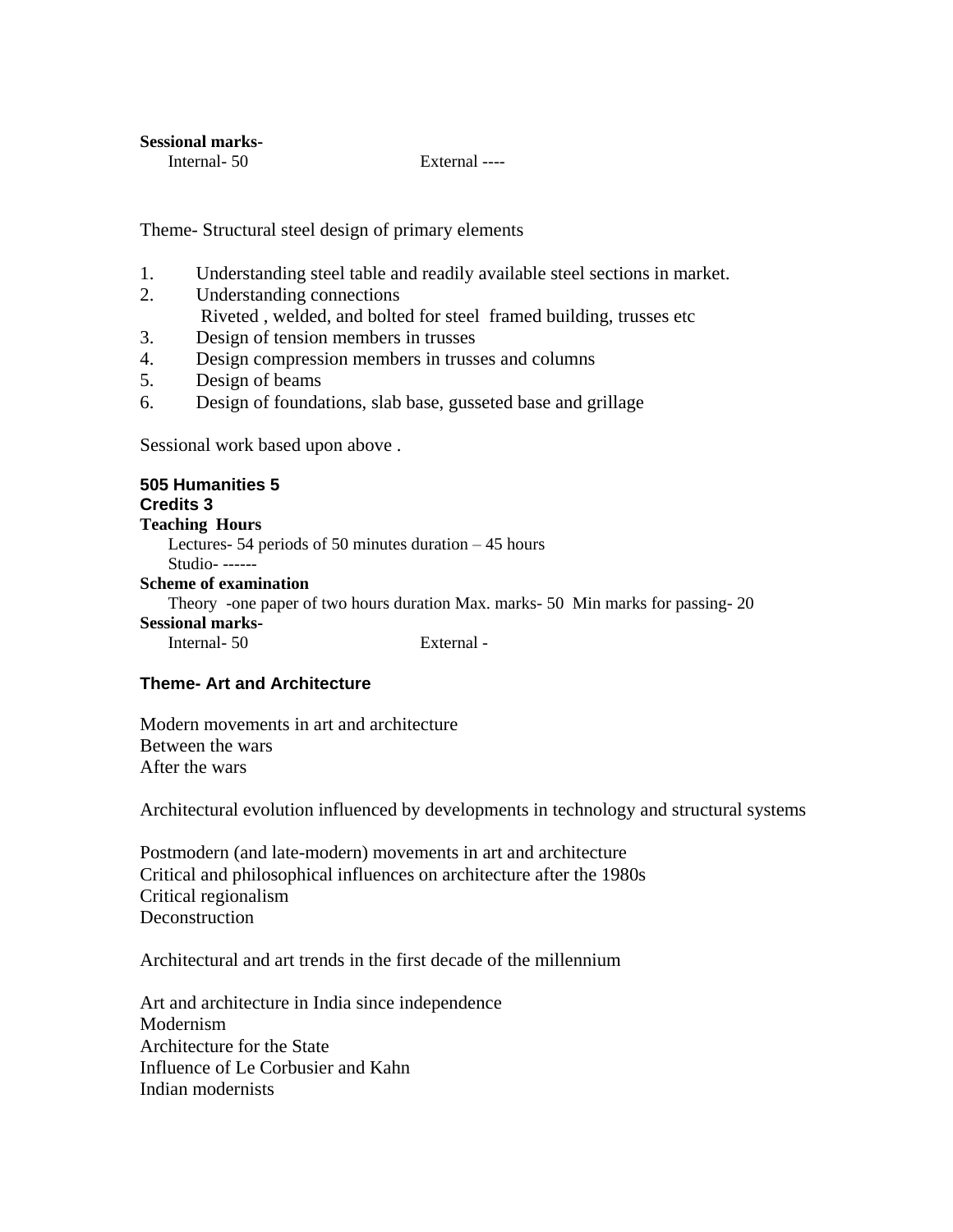The influence of Vistara and the validation of the vernacular Critical regionalism

Architectural and art trends in the first decade of the millennium in India

#### **507 Architectural Representation and detailing Credits- 4 Teaching Hours**

Lectures- 36 periods of 50 minutes duration-30 hours Studio- 36 periods of 50 minutes duration – 30hours

# **Sessional marks-**

Internal- 100 External ----

Theme-A.Quantity Surveying and Estimating B.Specifications

Introduction:-Definition, Aim and object, Scope and importance of subject.

Types of Estimates- Approximate and Detailed.

Methods of Approximate Estimating – Built up or Carpet Area Method, Cubic Contents, Method and Numbers System, Current Rates in Bombay for Approximate Estimating.

Detailed Estimate on item rate basis- Quantities and Abstract of Estimate, Bill of Quantities of a Tender, Contingencies.

Rates for Civil work items- as per Municipal or P.W.D. Schedule Rates and Current market rates in Bombay, Units for rates.

Taking out quantities for civil works of Load Bearing structures and preparation of Abstract.

Taking out quantities for civil works of Load Bearing structures and preparation of Abstract.

Sessional Work based upon above topics. B. Specifications Importance of specification in the construction activities Methods of drafting specifications with correct order and sequence Types of specifications-detailed and brief, open and restricted, performance, and standard ( Indian standard Specifications and P.W.D. specifications ) Language of specifications Organization of project specifications

Sessional work Brief specification of a building project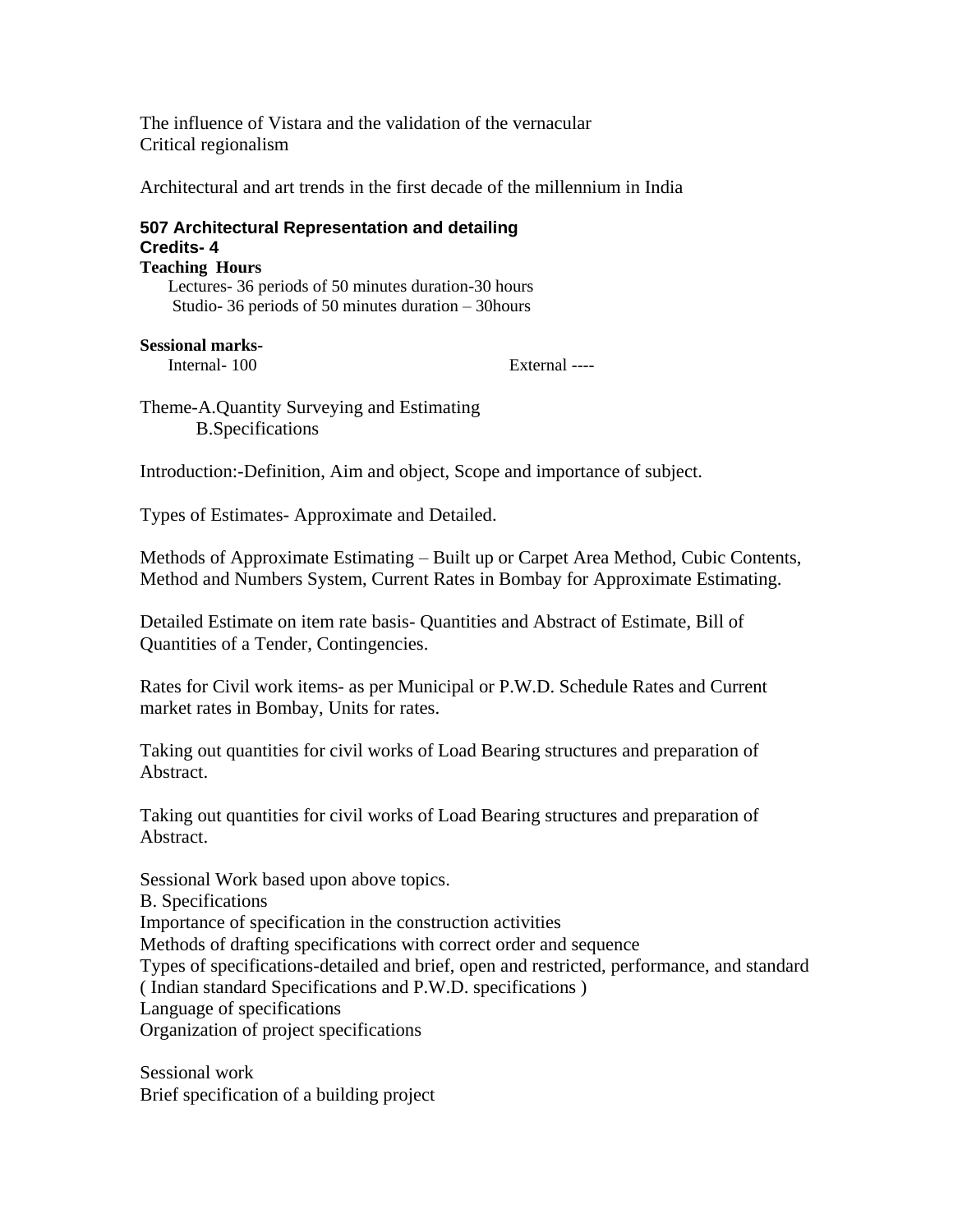# **508 Architectural Building services 3 Credits 3**

#### **Teaching Hours**

Lectures- 36 periods of 50 minutes duration- 30 hours Studio- 54 periods of 50 minutes duration- 45 hours ( to be conducted as technology studio out of which 15hours are considered for credit calculations)

#### **Scheme of examination**

Theory: one paper of two hours duration Max. marks- 50 Min marks for passing- 20

#### **Sessional marks-**

Internal- 50 marks External ----

#### **Electricity Lighting Acoustics**

Electrical services: Basic concept of electricity: direct and alternating currents Three phase and single phase supply Electrical supply to sites and distribution to buildings Electrical distribution within buildings Electrical layouts for interior spaces Open and concealed wiring Types of wires Wiring accessories Concepts of electrical safety- Earthing, MCB, elcb, lightning conductor

Artificial lighting Direct and indirect lighting Types of lamps Illumination levels

#### **Acoustics-**

concept and terminology Room Acoustics Propogation and reverberation of sound Acoustics for lecture halls and Auditoriums

Sessional work based upon above.

# **509Architectural theories 3**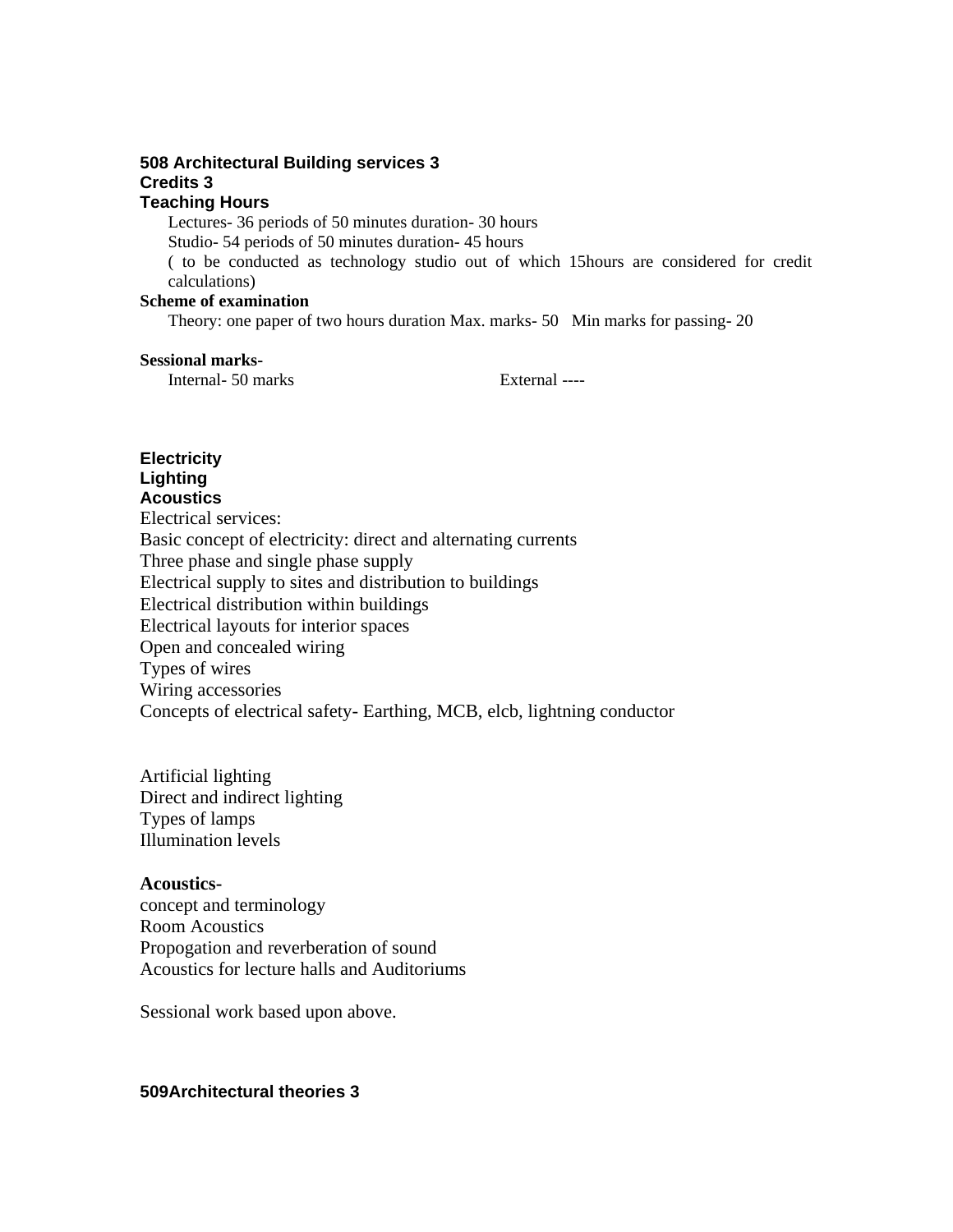**Credits- 2 Teaching Hours** Lectures- 36 periods of 50 minutes duration – 30 hours Studio- ----- **Sessional marks-**

Internal- 50 marks External ---

#### RESEARCH AND CRITICISM

Objectives:

- 1. To understand the fundamentals of theoretical architectural research, its objectives and its essential methodologies.
- 2. To be able to build up from documentation and data collection to critical analysis and evaluation. Bloom's Taxonomy may be used by teachers to convey the various levels in research and evaluation to students.
- 3. To develop and attitude of Critical Thinking (reflective [reasoning](http://en.wikipedia.org/wiki/Reasoning) about beliefs and actions and ways of deciding whether a claim is always true, sometimes true, partly true, or false, from Robert Ennis) and its essential dimensions: the analysis, assessment, dispositions, skills and abilities and obstacles or barriers to critical thought (from critcalthinking.org)

Sessional Work: This semester small projects of research and reflective writing shall be undertaken by students to develop personal skills of research presentation and critical evaluation (using previously gained knowledge of referencing and citation). Students should be encouraged also to write pieces that are argumentative, and disputational to be able to convey with clarity and effectiveness alternative and individualistic thinking about architecture.

#### **520 college projects 5 Teaching Hours-**54 periods of 50 minutes duration – 45 hours **Sessional marks-**Internal- 100 External ------**-**

*(to be developed by individual colleges)* The following is a representative list of what may constitute college projects:

Research and documentation, Seminars, Guest Lectures, putting up Exhibitions, Workshops, participating in Architectural Competitions or conducting Site Visits or Study Tours.

# **521 electives 5**

**Credits- 3**

**Teaching Hours** Studio- 54 periods of 50 minutes duration – 45 hours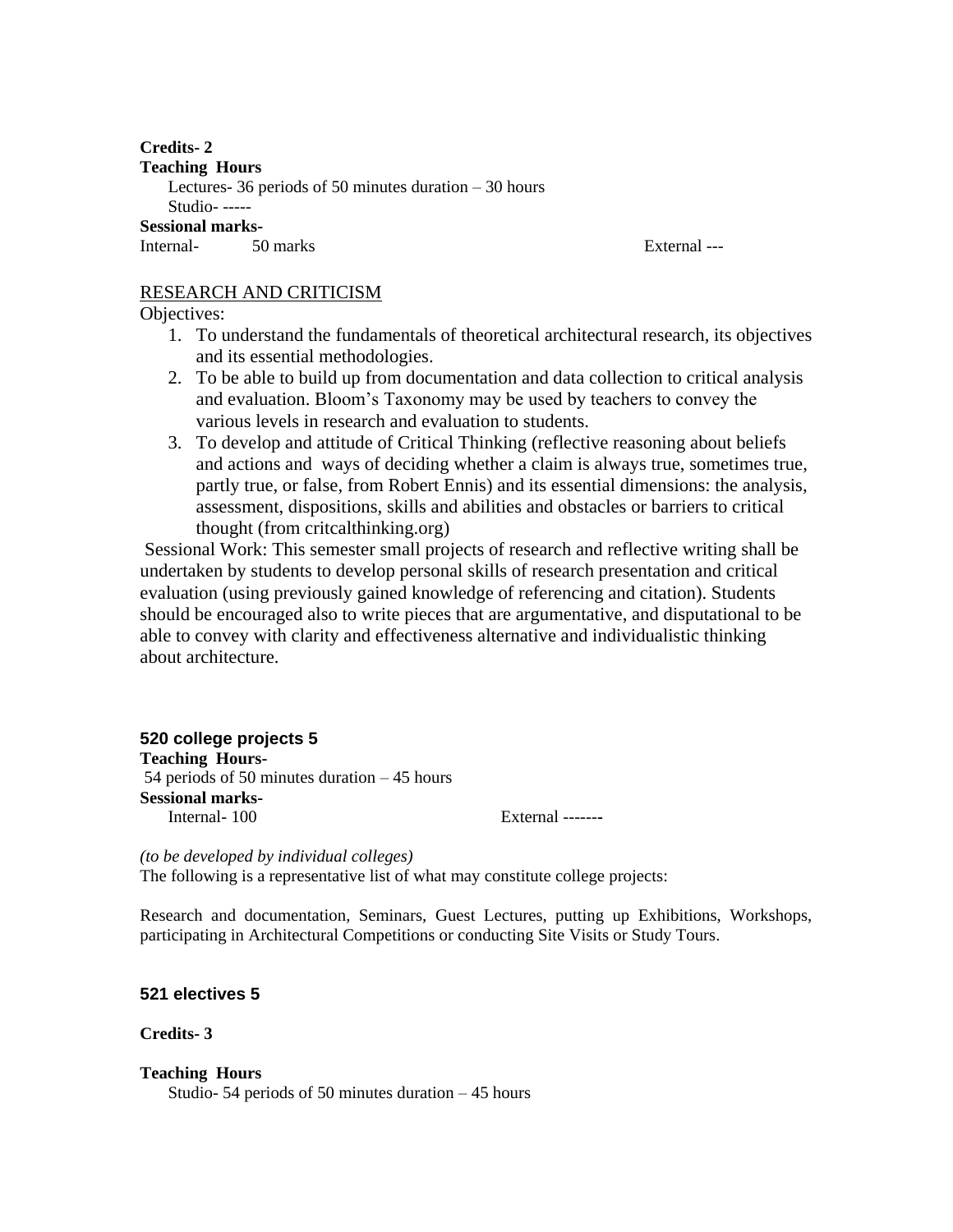**Sessional marks-**Internal- 100 External -----**-**

*(to be developed by individual colleges)*

# **Technology Studio**

Credit and marks as per the scheme of examination for individual courses

#### **Teaching Hours**

Studio- 54 periods of 50 minutes duration – 45 hour

# **Objectives**

Integration of courses Combined studio time

Technology studio is the studio time for students where guidance for technical courses will be available.

Combined Studio classes to be used for Sessional work for individual courses as well as for integration of courses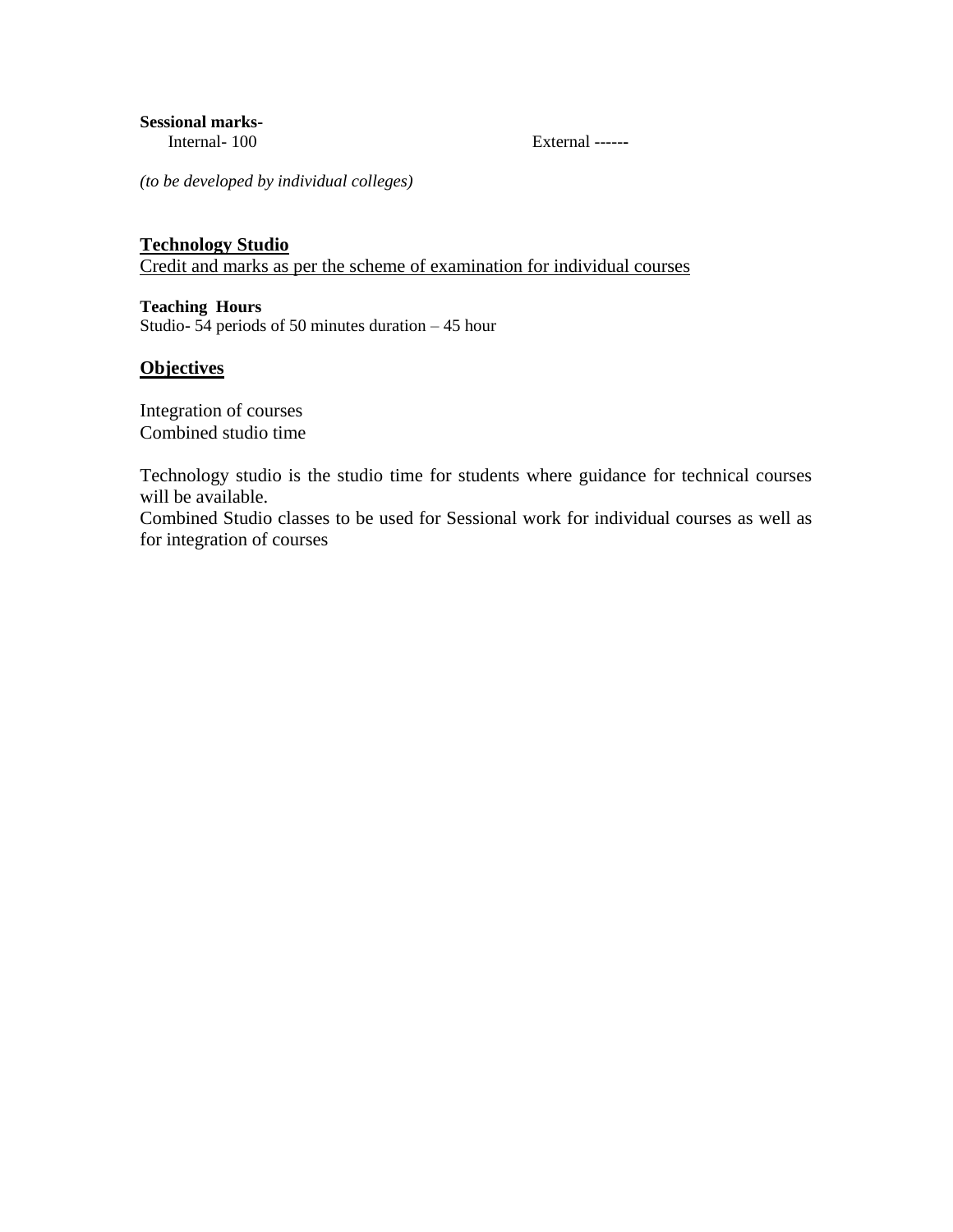# DETAILS OF SCHEME OF EXAMINATION TO BE CONDUCTED BY COLLEGES.

# BACHELOR OF ARCHITECTURE: SEMESTER V

|                 | $\mathbf{V}$<br><b>Semester</b>        | <b>THEORY</b>  |                |                     | <b>SESSIONAL MARKS</b> |                 |              |                 |              |              |
|-----------------|----------------------------------------|----------------|----------------|---------------------|------------------------|-----------------|--------------|-----------------|--------------|--------------|
|                 | <b>EXAMINATION</b>                     |                |                |                     |                        | <b>INTERNAL</b> |              | <b>EXTERNAL</b> |              |              |
|                 | Exam conducted by                      |                |                |                     |                        |                 |              |                 |              |              |
|                 | individual colleges                    |                | Duration       |                     | Min                    | Max             | Min          | Max             | Min          | Max          |
|                 |                                        | No of          |                | Max<br><b>Marks</b> | Marks                  | <b>Marks</b>    | <b>Marks</b> | <b>Marks</b>    | <b>Marks</b> | <b>Marks</b> |
| SUB. NO.        | <b>COURSES</b>                         | Papers         |                |                     | for                    |                 | for          |                 | for          | for the      |
|                 |                                        |                |                |                     | Passing                |                 | Passing      |                 | Passing      | Course       |
| <b>BARC 501</b> | Architectural                          |                | ----           | $---$               | ---                    | 100             | 50           | 100             | 50           | 200          |
|                 | Design 5                               | $---$          |                |                     |                        |                 |              |                 |              |              |
| <b>BARC 502</b> | Allied Design 5                        | $- - - -$      | $\frac{1}{2}$  | $\frac{1}{2}$       | $ -$                   | 100             | 50           | $---$           | $- - - -$    | 100          |
|                 | Architectural                          | $\mathbf{1}$   | $\overline{3}$ | 50                  | 20                     | 50              | 25           |                 |              | 100          |
| <b>BARC 503</b> | <b>Building</b>                        |                | <b>HOURS</b>   |                     |                        |                 |              |                 |              |              |
|                 | Construction 5                         |                |                |                     |                        |                 |              |                 |              |              |
|                 | Theory<br>and                          | $\mathbf{1}$   | 2HOURS         | 50                  | 20                     | 50              | 25           |                 |              | 100          |
| <b>BARC 504</b> | of<br>Design                           |                |                |                     |                        |                 |              | ---             | ---          |              |
|                 | 5<br><b>Structures</b>                 |                |                |                     |                        |                 |              |                 |              |              |
| <b>BARC 505</b> | Humanities 5                           | $\overline{1}$ | 2HOURS         | 50                  | 20                     | 50              | 25           | $\frac{1}{2}$   | $---$        | 100          |
|                 | Architectural                          |                |                |                     |                        | 100             | 50           |                 |              | 100          |
| <b>BARC 507</b> | Representation &                       | $ -$           |                | $---$               | ---                    |                 |              |                 | ---          |              |
|                 | Detailing<br>5                         |                |                |                     |                        |                 |              |                 |              |              |
|                 | Architectural                          | $\mathbf{1}$   | 2HOURS         | 50                  | 20                     | 50              | 25           |                 |              | 100          |
| <b>BARC 508</b> | <b>Building</b>                        |                |                |                     |                        |                 |              |                 |              |              |
|                 | Services 3                             |                |                |                     |                        |                 |              |                 |              |              |
| <b>BARC 509</b> | Architectural                          | $---$          |                |                     |                        | 50              | 25           |                 |              | 50           |
|                 | Theory 3                               |                |                |                     |                        |                 |              |                 |              |              |
| <b>BARP 520</b> | College projects                       |                |                |                     | ---                    | 100             | 50           | ---             | $---$        | 100          |
|                 | 5                                      |                |                |                     |                        |                 |              |                 |              |              |
| <b>BARE 521</b> | Elective 5                             | $---$          | $---$          | $---$               | $---$                  | 100             | 50           | $---$           | $---$        | 100          |
|                 | <b>Total marks for the examination</b> |                |                |                     |                        |                 |              |                 |              | 1050         |
|                 |                                        |                |                |                     |                        |                 |              |                 |              |              |

**Notes:** Theory, Internal sessional work, and External viva are considered as separate heads of passing

Total marks for the examination  $= 1050$ 

Minimum marks for passing the examination= 525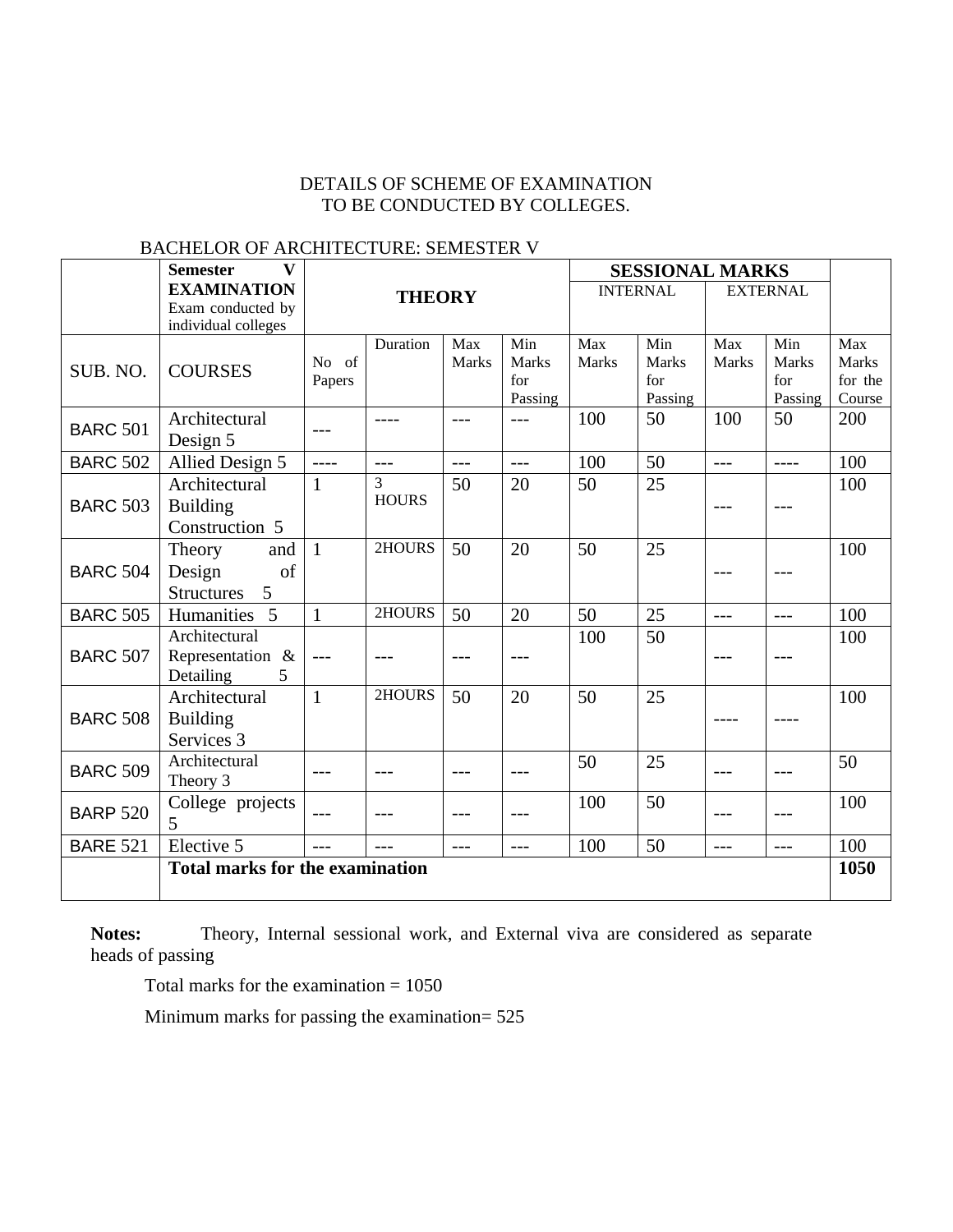# **Scheme of Teaching and Examinations Bachelor of Architecture (B. Arch.)**

# **Semester VI**

|                 | Semester VI<br>Exam conducted by University of Mumbai | <b>Teaching Scheme</b> |              | <b>Credits</b> |        |       |  |
|-----------------|-------------------------------------------------------|------------------------|--------------|----------------|--------|-------|--|
| Sub. No.        | <b>COURSES</b>                                        | Lecture                | Studio       | Theory         | Studio | Total |  |
| <b>BARC 601</b> | Architectural Design Studio 6                         |                        | 8            |                | 8      | 8     |  |
| <b>BARC 602</b> | Allied Design Studio 6                                |                        | 3            |                | 3      | 3     |  |
| <b>BARC 603</b> | Architectural Building Construction 6                 | 3                      | 3 classes of | 3              |        | 4     |  |
| <b>BARC 604</b> | Theory and Design of Structures 6                     | 2                      | technology   | 2              |        | 3     |  |
| <b>BARC 608</b> | <b>Architectural Building Services 4</b>              | $\overline{2}$         | studio       | $\overline{2}$ |        | 3     |  |
| <b>BARC 605</b> | Humanities 6                                          | 3                      |              | 3              |        | 3     |  |
| <b>BARC 607</b> | Architectural Representation & Detailing 6            |                        | 6            |                | 6      | 6     |  |
| <b>BARP 620</b> | College projects 6                                    |                        | 3            |                | 3      | 3     |  |
| <b>BARE 621</b> | Elective 6                                            |                        | 3            |                | 3      | 3     |  |
|                 | Total                                                 | 12                     | 24           | 12             | 24     | 36    |  |

|                 | Semester VI<br>Exam conducted by University of Mumbai | <b>Examination Scheme</b> |          |                  |       |  |  |
|-----------------|-------------------------------------------------------|---------------------------|----------|------------------|-------|--|--|
| Sub. No.        | <b>COURSES</b>                                        | Theory<br>(paper)         | Internal | External<br>viva | Total |  |  |
| <b>BARC 601</b> | Architectural Design Studio 6                         |                           | 100      | 100              | 200   |  |  |
| <b>BARC 602</b> | Allied Design Studio 6                                |                           | 100      |                  | 100   |  |  |
| <b>BARC 603</b> | Architectural Building Construction 6                 | 50                        | 50       |                  | 100   |  |  |
| <b>BARC 604</b> | Theory and Design of Structures 6                     | 50                        | 50       |                  | 100   |  |  |
| <b>BARC 608</b> | <b>Architectural Building Services 4</b>              | 50                        | 50       |                  | 100   |  |  |
| <b>BARC 605</b> | Humanities 6                                          | 50                        | 50       |                  | 100   |  |  |
| <b>BARC 607</b> | Architectural Representation & Detailing 6            |                           | 100      | 100              | 200   |  |  |
| <b>BARP 620</b> | College projects 6                                    |                           | 100      |                  | 100   |  |  |
| <b>BARE 621</b> | Elective 6                                            |                           | 100      |                  | 100   |  |  |
|                 | Total                                                 | 200                       | 700      | 200              | 1100  |  |  |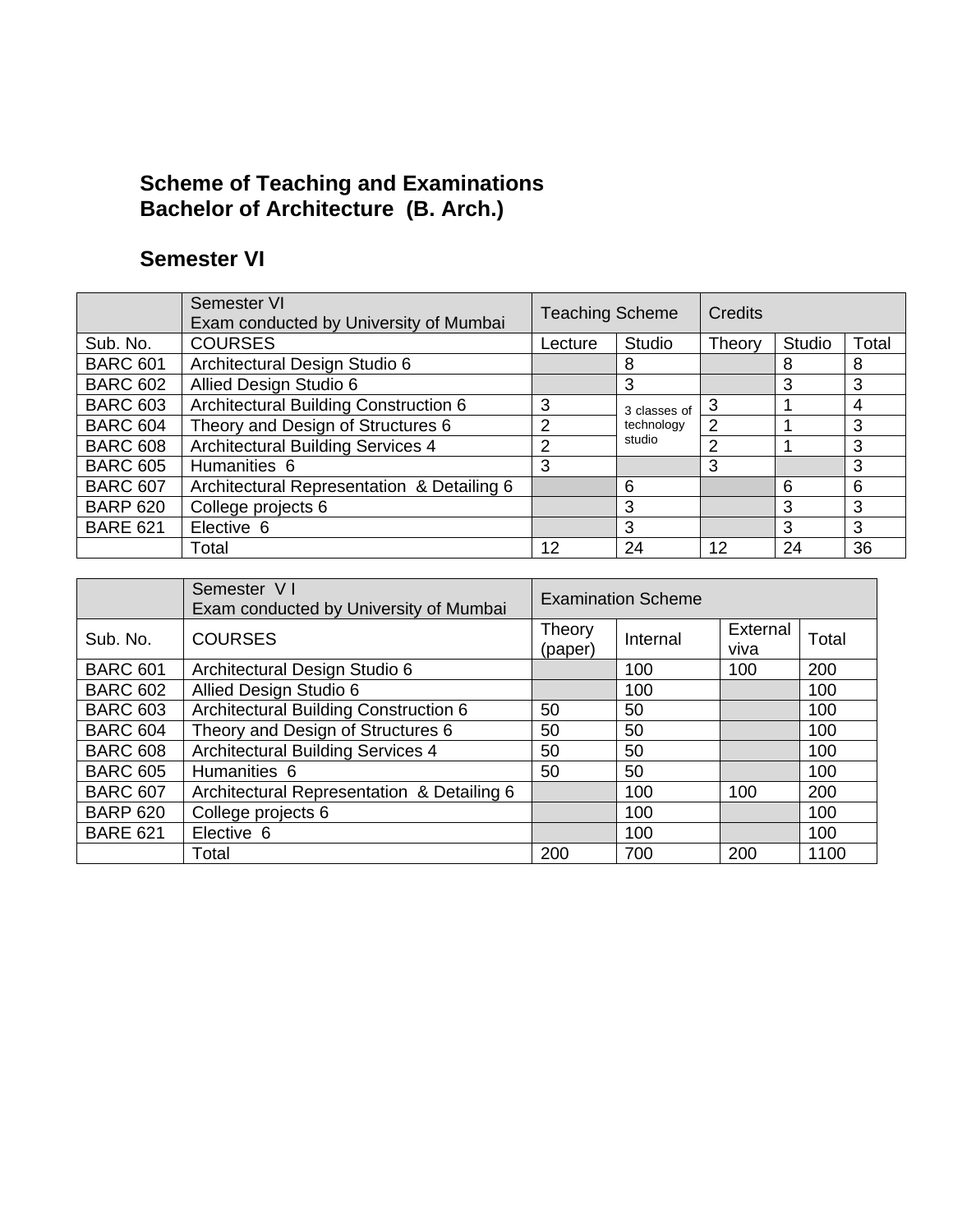# **Syllabus (Course Content) for Third year B. Arch. Course Semester VI**

# **601 Architectural Design Studio 6**

# **Credits-8**

# **Teaching Hours**

Lectures- -------- Studio- 144 periods of 50 minutes duration -120 hours

# **Sessional marks-**

Internal- 100 External ---100

# **Course Objectives**

- To understand nature of Urban institutions,
- To understand the context and character for urban institutions
- To understand requirement of architectural forms, spaces for corresponding activities

#### **Course out come**

- Architecture for enhancement of institutional character
- Design development and detailing for integration of infrastructure and building systems

# **602 Allied Design Studio 6**

# **Credits-3**

#### **Teaching Hours**

Lectures Studio- 54 periods of 50 minutes duration – 45 hours

#### **Sessional marks-**

Internal- 100 External ------

The course content will be developed by the individual colleges as per their choice of Allied Design scheme.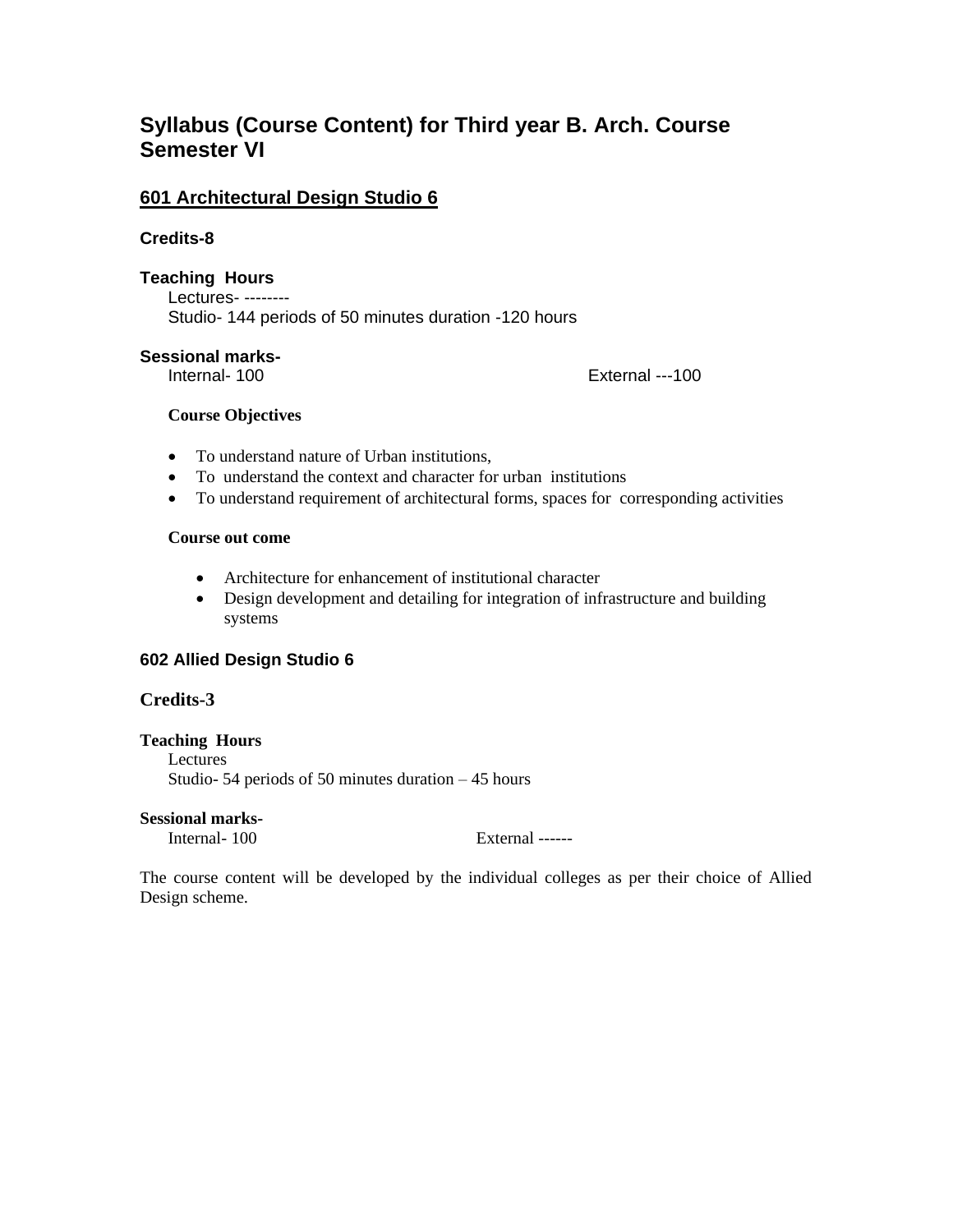# **603 Architectural Building Construction 6**

#### **Credits- 4**

# **Teaching Hours**

Lectures-54 periods of 50 minutes duration- 45 hours Studio- 54 periods of 50 minutes duration- 45 hours to be conducted as technology studio (out of which 15 hours are considered for credit calculations)

#### **Scheme of examination**

Theory: one paper of three hours duration Max. marks- 50 Min marks for passing- 20

#### **Sessional marks-**

Internal- 50 marks External ----

# **RCC Floor system for large bay sizes**

- Flat Slab Floor: Study of Plate slab, Plate slab with drops, and Plate slab with drops and column capitals
- Floors in One way and Two way ribbed slab, Waffle slab, Diagrid beam slab

# **Pre cast and Prefab building elements in various materials**

- Pre cast floor system with RCC beams, RCC Channels, and infilling floor blocks of various materials
- Connections and assembly of various building elements (prefab walls, beams, columns, chajjas, staircase flights, floor units, etc.)

Sessional work based upon above.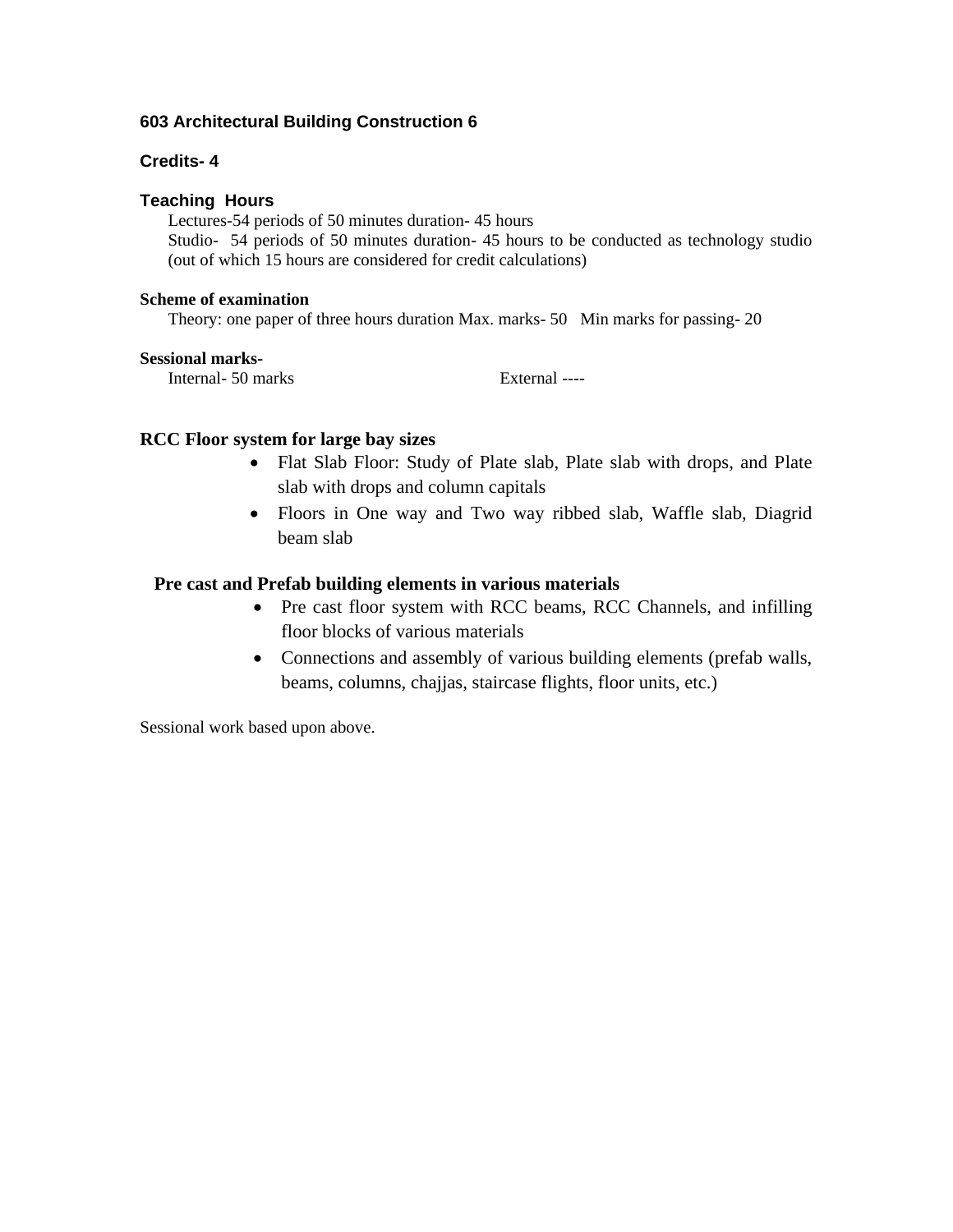# **604 Theory and Design of structures 6**

# **Credits 3 Teaching Hours**

Lectures- 36 periods of 50 minutes duration- 30 hours Studio- 54 periods of 50 minutes duration- 45 hours ( to be conducted as technology studio out of which 15hours are considered for credit calculations)

#### **Scheme of examination**

Theory -one paper of two hours duration Max. marks- 50 Min marks for passing- 20

# **Sessional marks-**

Internal- 50 External ----

# **1.Concrete technology as relevant to architecture**

Aggregates that constitute making of concrete, types , source and availability, grades of concrete, purpose and types of additives to concrete , use and purpose of special cements , high strength concrete, transportation of concrete, placement of concrete, compaction and curing of concrete, ready mix and site mix concrete, durability of concrete, formwork for different components of rcc

# **2. Reinforced cement concrete of primary structural elements**

Basic theory of flexure for singly and doubly reinforced sections

One way and two way slab systems and doglegged staircase

Rectangular beams

Rectangular,square &circular columns

Isolated pad, stepped & sloped footing

Precast concrete elements, its application and suitability

Steel – concrete composite construction in buildings – a very basic descriptive introduction. Encased concrete construction.

# **3. Rcc theory of grid floors**

Rectangular grid

Dia-grid

# **4. Rcc theory of flat slab**

- I) with column capital and drop
- Ii) only drop
- Iii) flat plate
- Iv) an appreciation of the adoption of flat slab construction vis-à-vis beam / slab construction and vice-a-versa.

The above elements are to be taught with miminum calculations and with emphasis on making correct structural drawings and good structural planning leading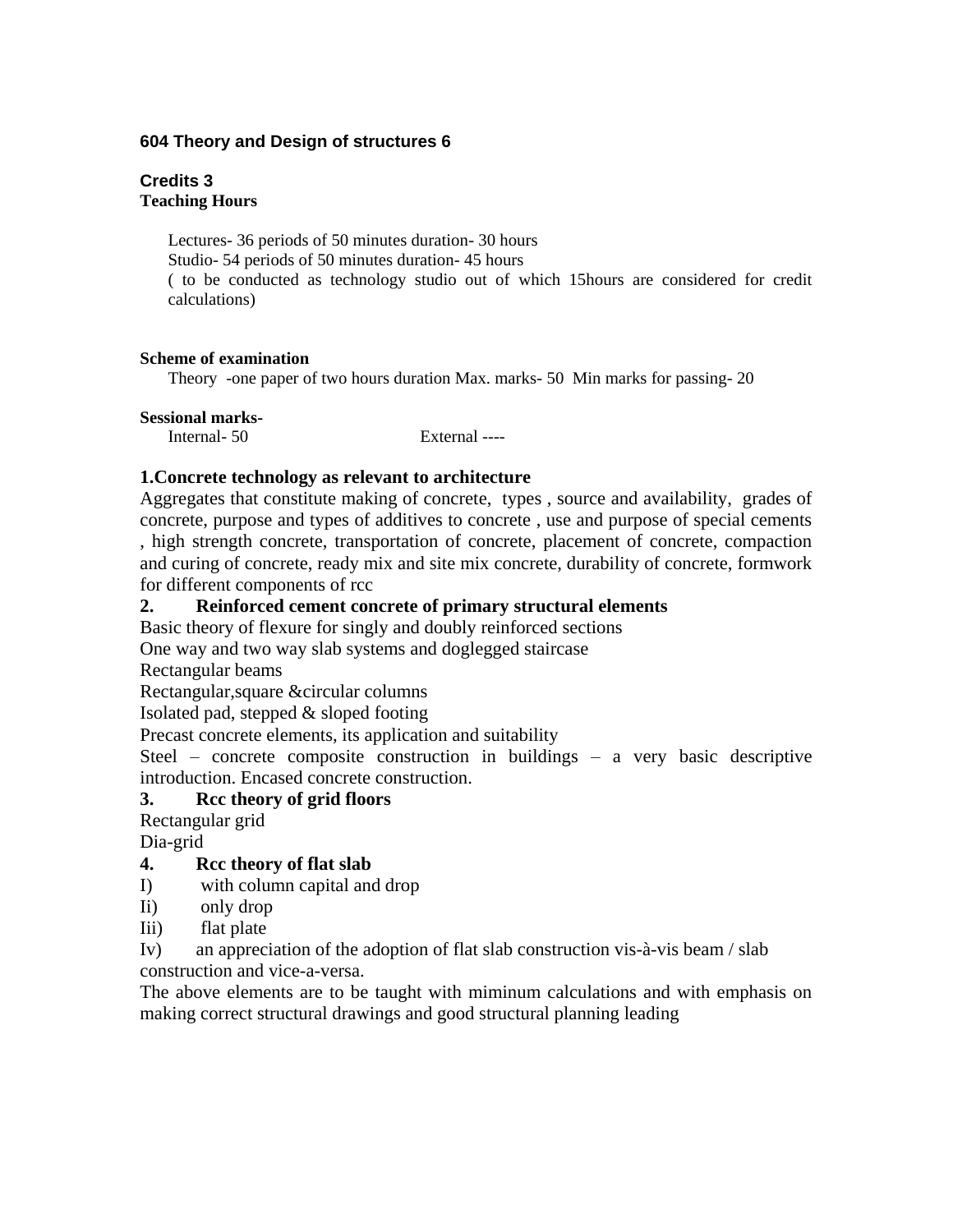**605 Humanities 6 Credits 3 Teaching Hours** Lectures- 54 periods of 50 minutes duration  $-45$  hours Studio- ------ **Scheme of examination** Theory -one paper of two hours duration Max. marks- 50 Min marks for passing- 20 **Sessional marks-**Internal- 50 External -

# **Theme- Understanding Architecture with reference to social issues related to Urbanization**

Urbanization at global level and in India. Globalization and its effects on urban life Major trends urbanization and Pace of urbanization in different parts of India Changes in the pattern of urbanization in metro cities Growth of smaller towns into cities, and its repercussions Problem arising out of rapid urbanization Genesis of Urbanization Urban population growth due to natural increase of migration into urban areas, Nature of issues related to urban migration Work patterns in urban areas.

# **Urban issues to be studied with special reference to Mumbai Metropolitan Region( MMR)**

Preservation of Natural resources, natural heritage Understanding Built heritage, and social- cultural heritage Public spaces and public buildings with reference to accessibility, Gender, age

Transport and real Estate Public Housing Infrastructure development Public Health problems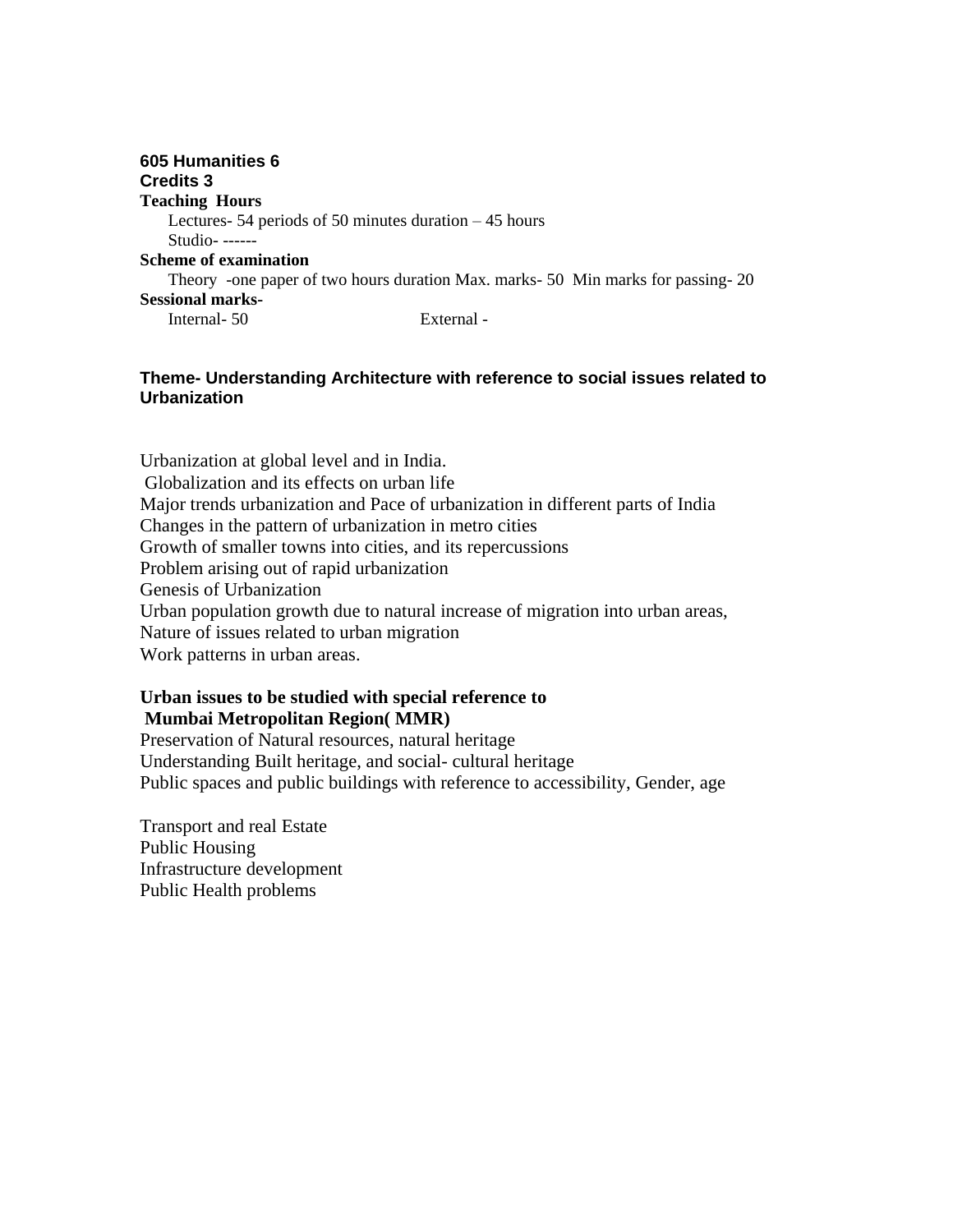#### **607 Architectural Representation and detailing Credits- 6 Teaching Hours**

Lectures- 36 periods of 50 minutes duration – 30 hours Studio- 72 periods of 50 minutes duration -60 hours

# **Sessional marks-**

Internal- 100 External ---100

# **Working Drawings**

Working drawing of framed structure indicating following to appropriate scale Foundation plan Floor plans Elevations and sections as necessary

Details for any three of following Roofing system, walling system, staircase, flooring system, openings

#### **608 Architectural Building services 4 Credits 3**

# **Teaching Hours**

Lectures- 36 periods of 50 minutes duration- 30 hours

Studio- 54 periods of 50 minutes duration- 45 hours

( to be conducted as technology studio out of which 15hours are considered for credit calculations)

#### **Scheme of examination**

Theory: one paper of two hours duration Max. marks- 50 Min marks for passing- 20

#### **Sessional marks-**

Internal- 50 marks External ----

# **Theme- Fire protection for buildings Services for high rise Buildings**

# **Fire protection**

Study of fire regulations, Code of safety Combustibility and fire resistance of building materials Design consideration for fire safety Fire escape routes Fire alarms and warning systems Systems for fire protection and Fire fighting Water supply for Fire fighting- Static tanks, Hydrants, Wet and dry riser, sprinklers **Services for high rise Buildings** ( Space and installation requirement) Water supply for high rise buildings Electrical distribution for high rise buildings **Vertical transportation system –** Lifts – carrying capacity and travel time, grouping of lifts- installation requirement

Escalators-Provision of space and installation requirement

Sessional work based upon the above topics.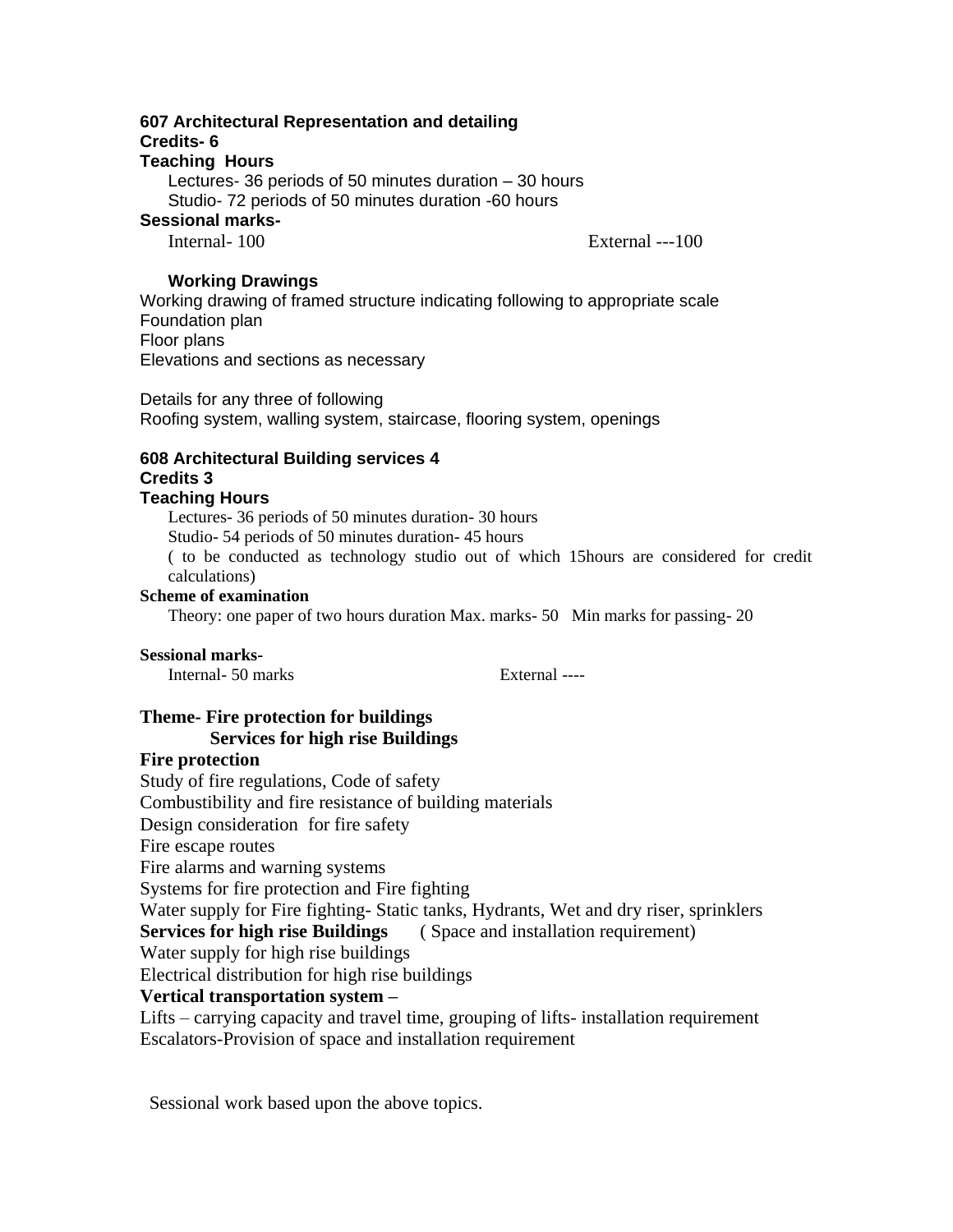#### **620 college projects 6**

**Teaching Hours-**54 periods of 50 minutes duration – 45 hours **Sessional marks-**Internal- 100 External ------**-**

*(to be developed by individual colleges)* The following is a representative list of what may constitute college projects:

Research and documentation, Seminars, Guest Lectures, putting up Exhibitions, Workshops, participating in Architectural Competitions or conducting Site Visits or Study Tours.

| 621 electives 6                                      |                |
|------------------------------------------------------|----------------|
| <b>Teaching Hours</b>                                |                |
| Studio-54 periods of 50 minutes duration $-45$ hours |                |
| <b>Sessional marks-</b>                              |                |
| Internal-100                                         | External $---$ |

*(to be developed by individual colleges)*

#### **Technology Studio**

Credit and marks as per the scheme of examination for individual courses

**Teaching Hours** Studio- 54 periods of 50 minutes duration – 45 hour

# **Objectives**

Integration of courses Combined studio time

Technology studio is the studio time for students where guidance for technical courses will be available.

Combined Studio classes to be used for Sessional work for individual courses as well as for integration of courses